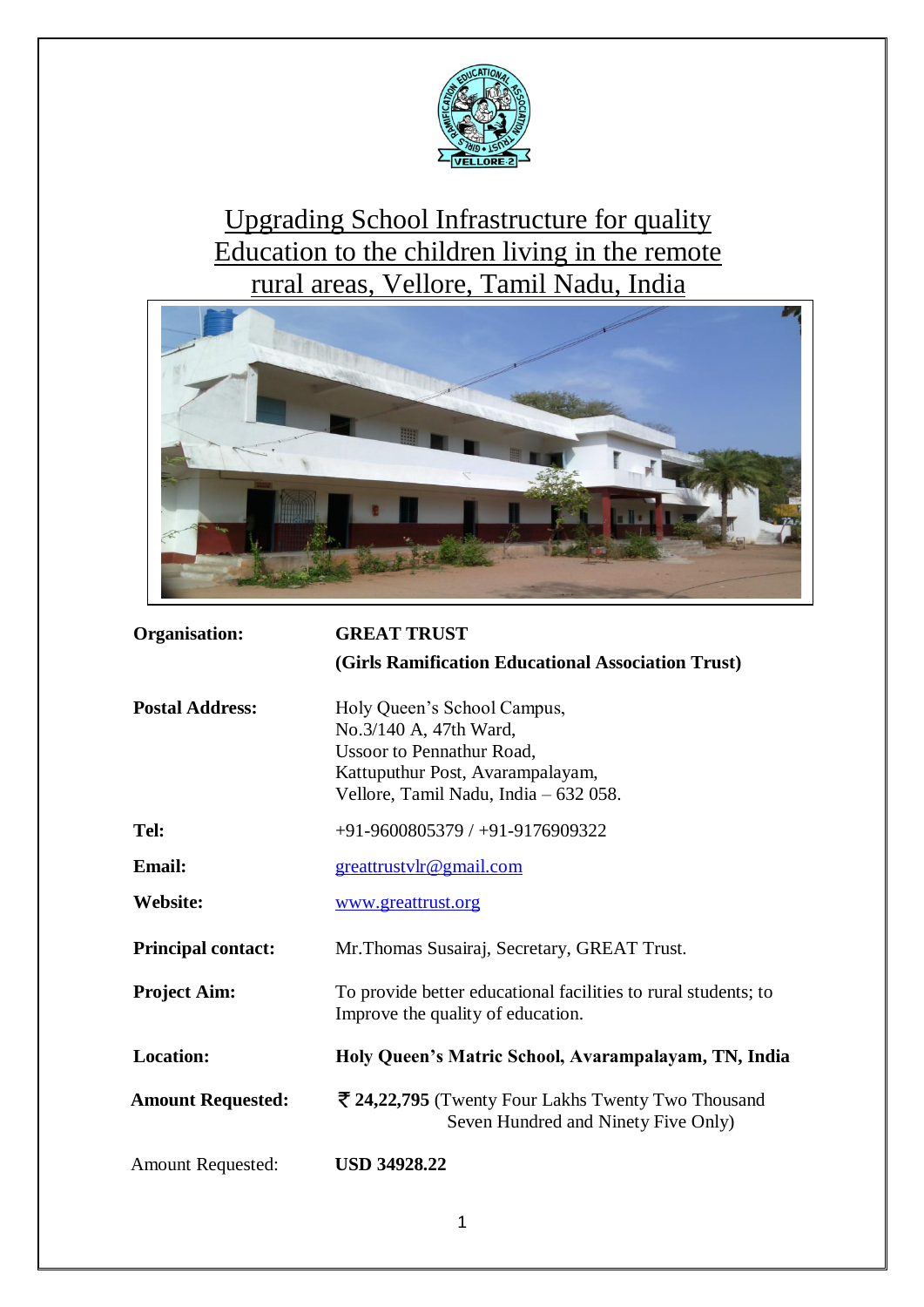# **1. Title of the Project**

Upgrading School Infrastructure for quality Education to the children living in the remote rural areas studying in Holy Queen's School run by GREAT Trust, Avarampalayam, Vellore, Tamil Nadu.

## **2. Name of the Agency Applying for Grant:**

GREAT Trust is a registered charitable trust working for the welfare of the rural communities for the last twenty years in Vellore District, Tamil Nadu, India. Multi facet social welfare programs, as given under, are implemented, based on the needs, for holistic development of the rural communities.

- Children education
- Community health
- Women Empowerment
- Capacity Building
- Relief  $&$  Rehabilitation services



GREAT Trust believes that there is no better way to pull a child out of a life of poverty than through education. Child education is one of the main programs of GREAT Trust. It established a school in Avarampalayam village where there is Dalits and Gysies living around the area. With the support of qualified and trained teachers, comprehensive education is provided for holistic development of the children comes from remote rural villages.

The proposed project seeks support to upgrade school infrastructure run by GREAT Trust, to extend its services to more children in one of the district in Tamil Nadu, India, where Scheduled Castes and Scheduled Tribes accounted for 21.85% and 1.85% of the population respectively.

#### **Project Description**

Conducive learning environment is very essential to learning and this must be ensured for all children of school age. This school has insufficient and broken desks and chairs, damaged flooring in classrooms, lack of water and sanitation etc. This project aims to providing tables, desks and chairs, water and sanitation facilities for pupil and teachers to ensure quality educational environment. The school is located in rural area that is connected to public electric power supply. The project will be carried out in phases until all classrooms are fully equipped.

#### **5. Beneficiaries**

Young children, aged below 16 years old, belonged to socio-economically vulnerable families, especially SC/ST/ MBC such as dalits, gypsies will be benefited from the proposed project. The pupils and teachers of the school are the direct beneficiaries.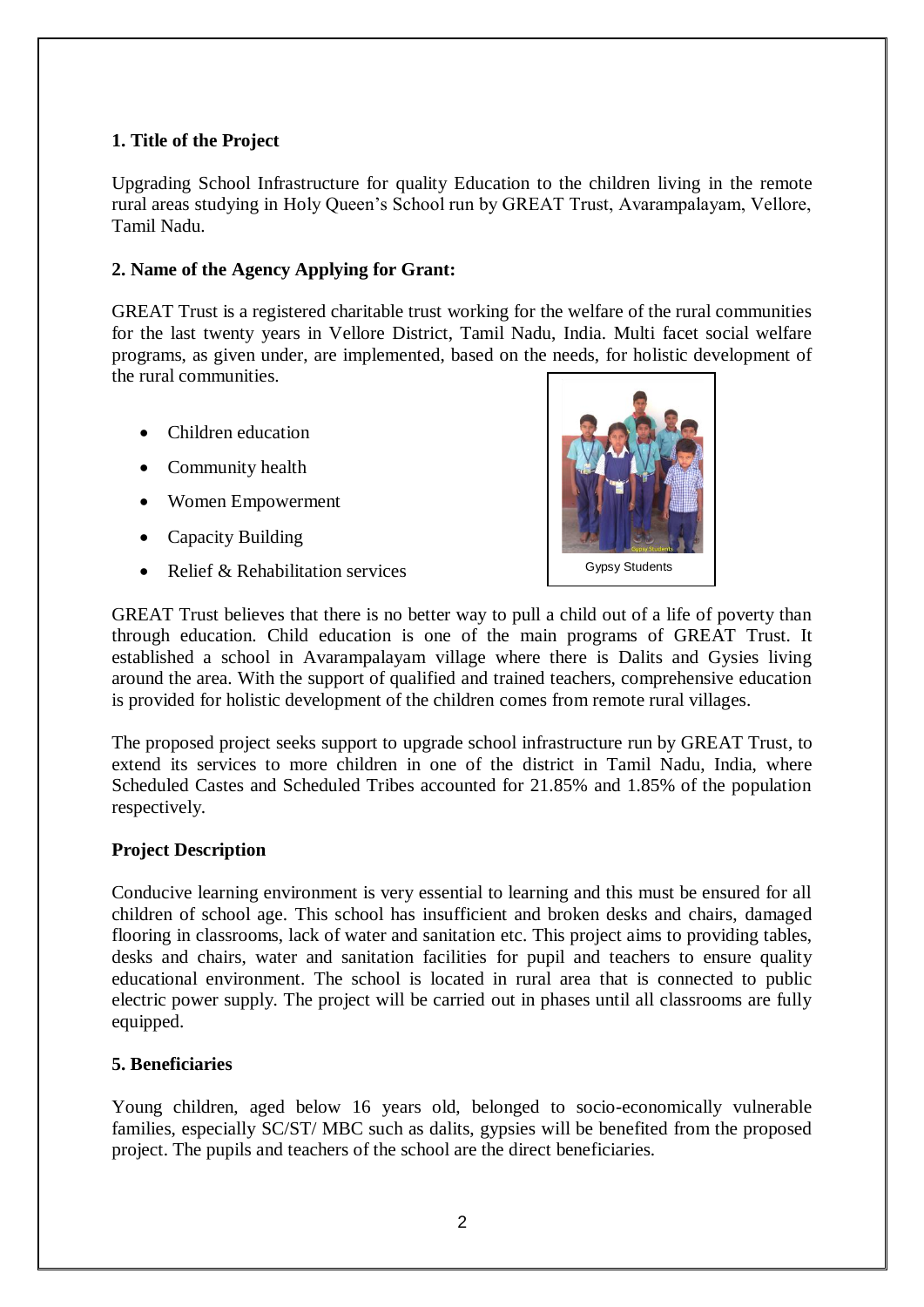**a) Project Rationale**: GREAT Trust has been working in this area nearly 2 decades. The main focus was on holistic development of the local communities. We have been providing quality Education, Technical Education, Health development, Women Empowerment, Socio-Economic Upliftment, Community Development Services particularly to the ignorant people of undeveloped remote villages to make them better citizens irrespective of caste, religion and sex.

The school established on 15th June 2000. The school sprawls over a serene and hygienic campus of 1acre 14 cent with a built-up area of 8655.71 square feet. At present, the school has been teaching from LKG (Lower Kinder Garden) to 8th standard and is expected to upgrade upto 10th standard.

Currently 150 children studying and those who are coming from surrounding 40 villages, It is expected to reach 500 children in the next few years period. In order to upgrade the school infrastructure will help for existing students for comfortable learning as well as to accommodate expected new students in the years to come. GREAT Trust proposes to upgrade infrastructure in the existence school building campus.

## **b) Project Location:**

The school is located in Avarampalayam village of Vellore taluk in Vellore district, Tamil Nadu, India. The nearest town is Vellore at a distance of 14 kms.

#### **c) Proposed Activities:**

- 1. CLASSROOM DESK AND CHAIRS: The children and the teachers will be saved the ordeal of sitting on the floor or broken furniture. To provide better educational facilities to students; to improve the quality of education.
- 2. FLOOR TILES: The floor tiles to be installed and make sure a non damaged and clean environment.
- 3. REPLACE THE BROKEN DOORS: Replace the broken doors, windows to make sure the safety of the school campus.
- 4. UPGRADATION OF EXISTING WATER TAPS PIPES AND PLUMBING: Replace the old electrical lines and water tapes. Ensuring the existing water points in the school for drinking. Ensuring the overall quality of water for drinking, personal hygiene and cleaning is safe for the purpose intended.
- 5. OVERHEAD STORAGE TANK: The sourced water needs to be stored in hygienic tanks enclosed in a specially designed facility to preserve the quality of the water and maintenance of the tanks to ensure better upkeep. The tanks should be of good quality and large enough to store water for daily drinking, hand washing and toilet use.
- 6. CONSTRUCT TOILETS: Existing toilets for boys and girls are a decade old and there are long queues at toilet facilities during the class breaks. There is a need for construction of additional toilets with urinals, water closets, wash basins and toilet accessories.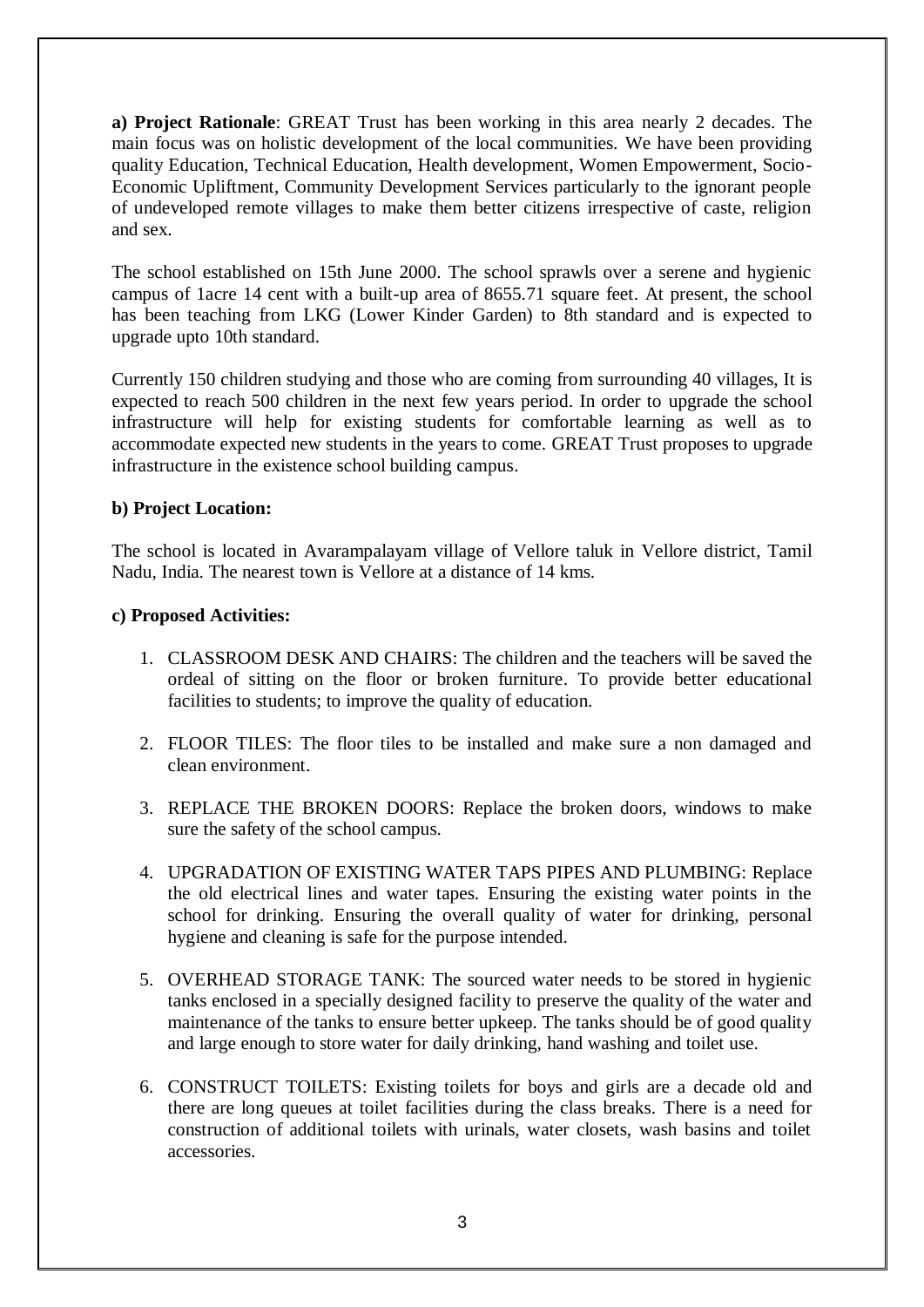- 7. CONSTRUCTION OF PITS: Ensuring the wastewater drainage system is correctly designed and built for better collection, transmission and disposal of sanitary sewage, sanitary solid waste and storm water which has been the need of the hour.
- 8. CHILDREN'S PLAY PARK: Playgrounds provide a place for "full body" workouts that include exercises to strengthen the arms, legs, torso, shoulders, and so on. Daily exercise in a playground can do wonders for reducing the risks of obesity or helping a child to lose weight. Physical activity also stimulates brain activity, and improves circulation to the blood vessels in the brain. This brings water, oxygen, and glucose to the brain at a higher rate than it does to the brain of the sedentary child.
- 9. UPGRADATION OF ELECTRICAL LINES: New cable installation and up gradation of existing old switch and meter boards is also a necessary requirement.
- 10. PAINTING WORKS: Painting works to be carried out the entire school building.

# **d) Expected Results:**

- Expected to reach 500 children in the next few years period and will ongoing...
- The children will be saved the ordeal of sitting on the floor or broken furniture to receive lessons; Children will concentrate better and obtain better results in the tests and examinations.
- The teachers will have a better environment for imparting knowledge.
- The communities will have better equipped schools and parents will have happier and more education responsive children.
- The proposed school up gradation expected to enable the school to accommodate the new admission.
- It will ensure better educational facilities to students with hygienically environment;
- The up gradation will increase the achievement level of the students/pupils and teachers.
- To increase the achievement level of the students/pupils and teachers.
- Empower the community through education and minimize gender disparity in the stipulation of basic education, by working on affirmative action with the community.
- Build the spirit of community service and good citizenship among future generations.
- Promote Personal Integrity, Multi-cultural awareness and tolerance through education.

#### **7. How do we implement the project?**

The school team consists of 12 teachers and 7 non-teaching staff will look after the process. However, for up gradation purpose, GREAT Trust proposed to engage carry out the task of up gradation with local skilled and non-skilled labourers.

#### **Existing Infrastructure**